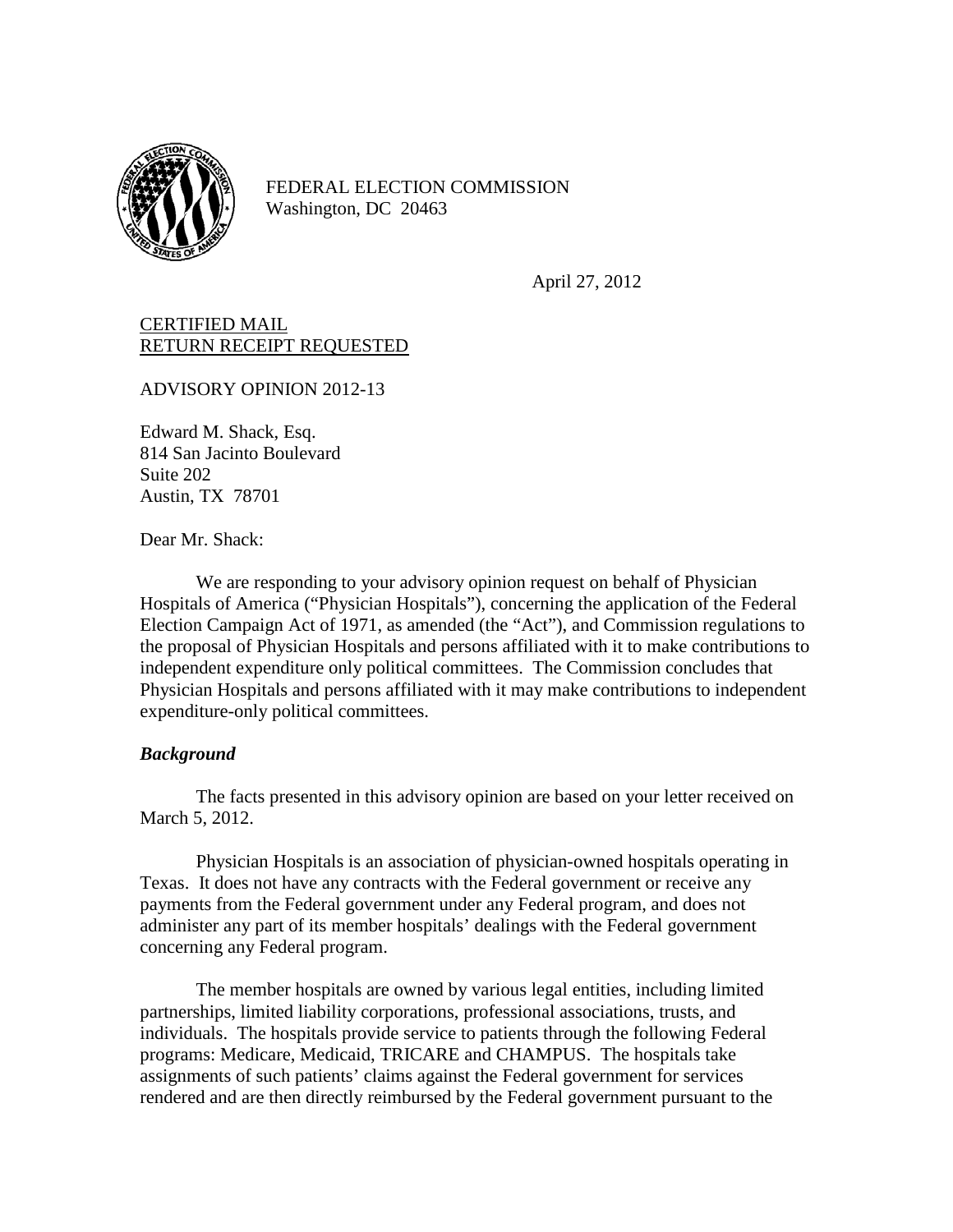AO 2012-13 Page 2

relevant Federal program. The physicians who treat these patients own the hospitals either wholly or in conjunction with non-physician partners.

Physician Hospitals asks whether it, its member hospitals, and the physicianowners of its hospitals, may make contributions to independent expenditure-only political committees in light of their involvement with Medicare, Medicaid, TRICARE and CHAMPUS.

## *Question Presented*

*Are associations of physician-owned hospitals, and/or the physician-owned hospitals themselves, and/or the individual physicians who own the hospitals, prohibited under 2 U.S.C. 441c(a)(1) from contributing to political action committees that make only independent expenditures, if the physician-owned hospitals and/or physicians provide services to patients enrolled in government sponsored healthcare programs like Medicare, Medicaid, TRICARE, and CHAMPUS and, due to a valid assignment of benefits form executed by the respective patients, are reimbursed directly by the federal government through the Medicare, Medicaid, TRICARE, and CHAMPUS programs?*

## *Legal Analysis and Conclusions*

No, associations of physician-owned hospitals, the physician-owned hospitals themselves, and individual physicians who own the hospitals, are not prohibited under 2 U.S.C. 441c(a)(1) from making contributions to political committees that make only independent expenditures under the circumstances you describe.

Pursuant to 2 U.S.C.  $441c(a)(1)$ , it is unlawful for any person who enters into a contract with the United States, or any department or agency of the United States, for the rendition of personal services, if payment is to be made from funds appropriated by the Congress, to make a contribution to any political party, political committee, or candidate. *See also* 11 CFR 115.2(a). This prohibition does not apply when a person contracts with an entity other than the United States or a department or agency of the United States, even if the entity is funded in whole or in part from funds appropriated by the Congress. *See* 11 CFR 115.1(d). The third party beneficiary of a Federal contract is not subject to the prohibition. *Id.*

The Explanation and Justification for 11 CFR 115.1(d), which relies in turn on the legislative history of section 441c, makes clear that the regulation excludes from coverage service providers who receive payments from Medicare or Medicaid. *See* H.R. Doc. No. 95-44, COMMUNICATION FROM THE CHAIRMAN, FEDERAL ELECTION COMMISSION, TRANSMITTING THE COMMISSION'S PROPOSED REGULATIONS GOVERNING FEDERAL ELECTIONS, PURSUANT TO SECTION 316(C) OF THE FEDERAL ELECTION CAMPAIGN ACT OF 1971, AS AMENDED, at 120, available at [http://www.fec.gov/law/cfr/ej\\_compilation/1977/95-44.pdf#page=43](http://www.fec.gov/law/cfr/ej_compilation/1977/95-44.pdf#page=43) (quoting from the 1974 Conference Report on the coverage of 18 U.S.C. 611, *S. Conf. Report* 93-1237, 93d Congress, 2d Session, 68-69 (1974)). Congress recognized that, under Medicare, the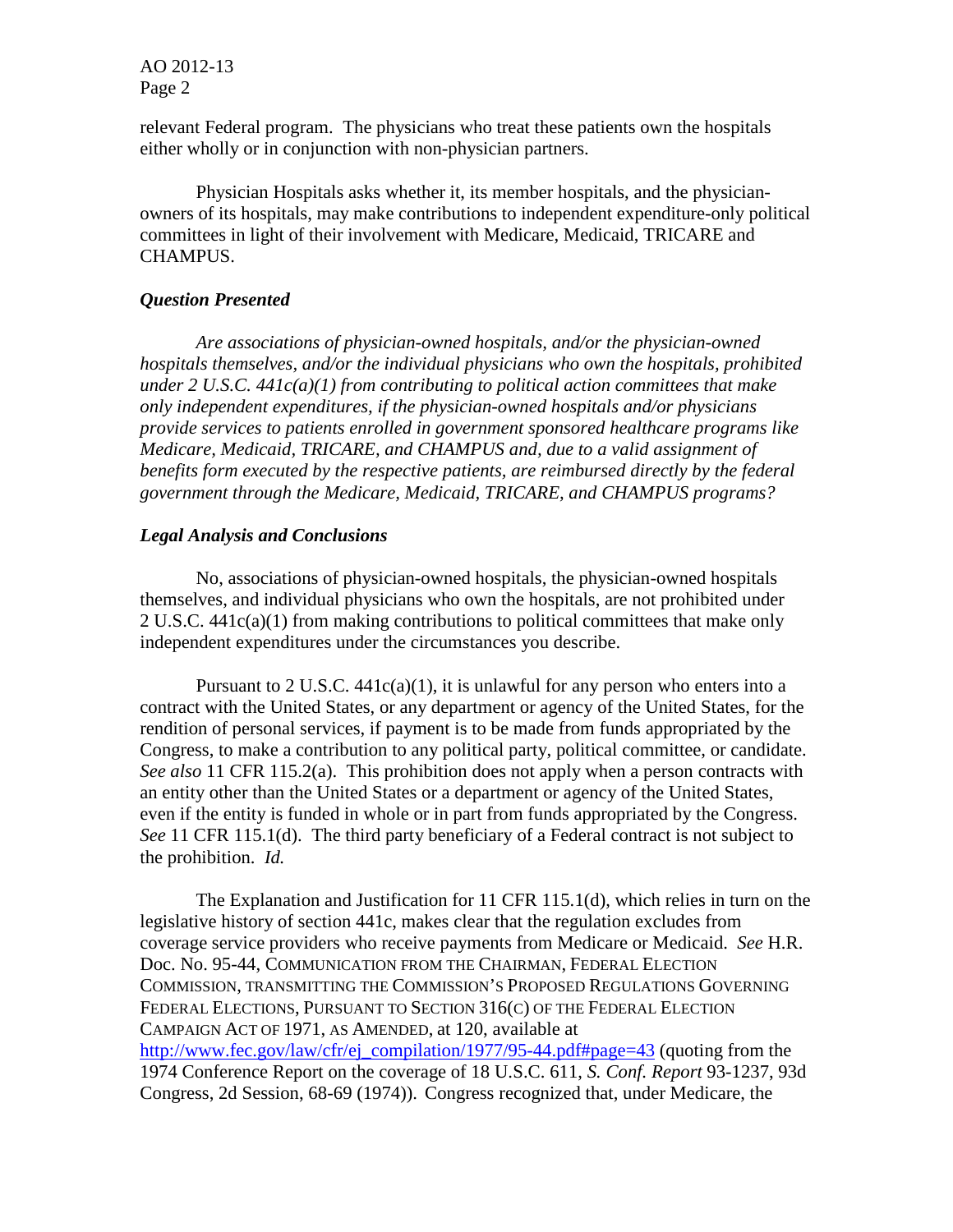AO 2012-13 Page 3

"basic contractual relationship is between the Federal Government and the individual receiving the medical services[, who] may assign his claim against the Federal Government to the doctor who rendered the services, but in [that] case the doctor merely stands in the shoes of the claimant for payment." *Id.* Under Medicaid, "doctors . . . have specific contractual agreements . . . with State agencies and not with the Federal Government. The House committee did not believe that the [Federal contractor prohibition] has any application to doctors rendering medical services pursuant to a contract with a State agency." *Id.*

Although the Commission has never had occasion to address the specific question presented here, in past advisory opinions it has stated that service providers under Medicare and Medicaid do not qualify as "Federal contractors." *See* Advisory Opinion 1975-31 (Shapp); Advisory Opinion 1975-110 (Treen); Advisory Opinion 1985-12 (American Health Care Association PAC). TRICARE and CHAMPUS are programmatically similar to Medicare and Medicaid.<sup>[1](#page-2-0)</sup>

Accordingly, Physician Hospitals, its member hospitals, and the physician owners of its hospitals, are not prohibited by 2 U.S.C. 441c(a)(1) from making contributions to independent expenditure-only political committees by virtue of their involvement with the Medicare and Medicaid programs and TRICARE and CHAMPUS.

This response constitutes an advisory opinion concerning the application of the Act and Commission regulations to the specific transaction or activity set forth in your request. *See* 2 U.S.C. 437f. The Commission emphasizes that, if there is a change in any of the facts or assumptions presented, and such facts or assumptions are material to a conclusion presented in this advisory opinion, then the requestor may not rely on that conclusion as support for its proposed activity. Any person involved in any specific transaction or activity which is indistinguishable in all its material aspects from the transaction or activity with respect to which this advisory opinion is rendered may rely on this advisory opinion. *See* 2 U.S.C.  $437f(c)(1)(B)$ . Please note that the analysis or conclusions in this advisory opinion may be affected by subsequent developments in the law, including, but not limited to, statutes, regulations, advisory opinions, and case law.

<span id="page-2-0"></span><sup>&</sup>lt;sup>1</sup> "TRICARE is the health care program serving active duty service members, National Guard and Reserve members, retirees, their families, survivors and certain former spouses worldwide." TRICARE Management Activity, What is TRICARE?, http://tricare.mil/mybenefit/home/overview/WhatIsTRICARE (last modified March 6, 2012). TRICARE is the successor program to CHAMPUS, the Civilian Health and Medical Program of the Uniformed Services. Authorized TRICARE providers operate similarly to either (1) Medicaid providers by engaging in a contractual relationship with a contractor who manages the program on behalf of the Federal government, or (2) Medicare providers by agreeing to accept payment on behalf of beneficiaries, who assign claims to the providers. See TRICARE Management Activity, Types of TRICARE Providers, http://www.tricare.mil/providers/typesofproviders.aspx (last accessed April 18, 2012).